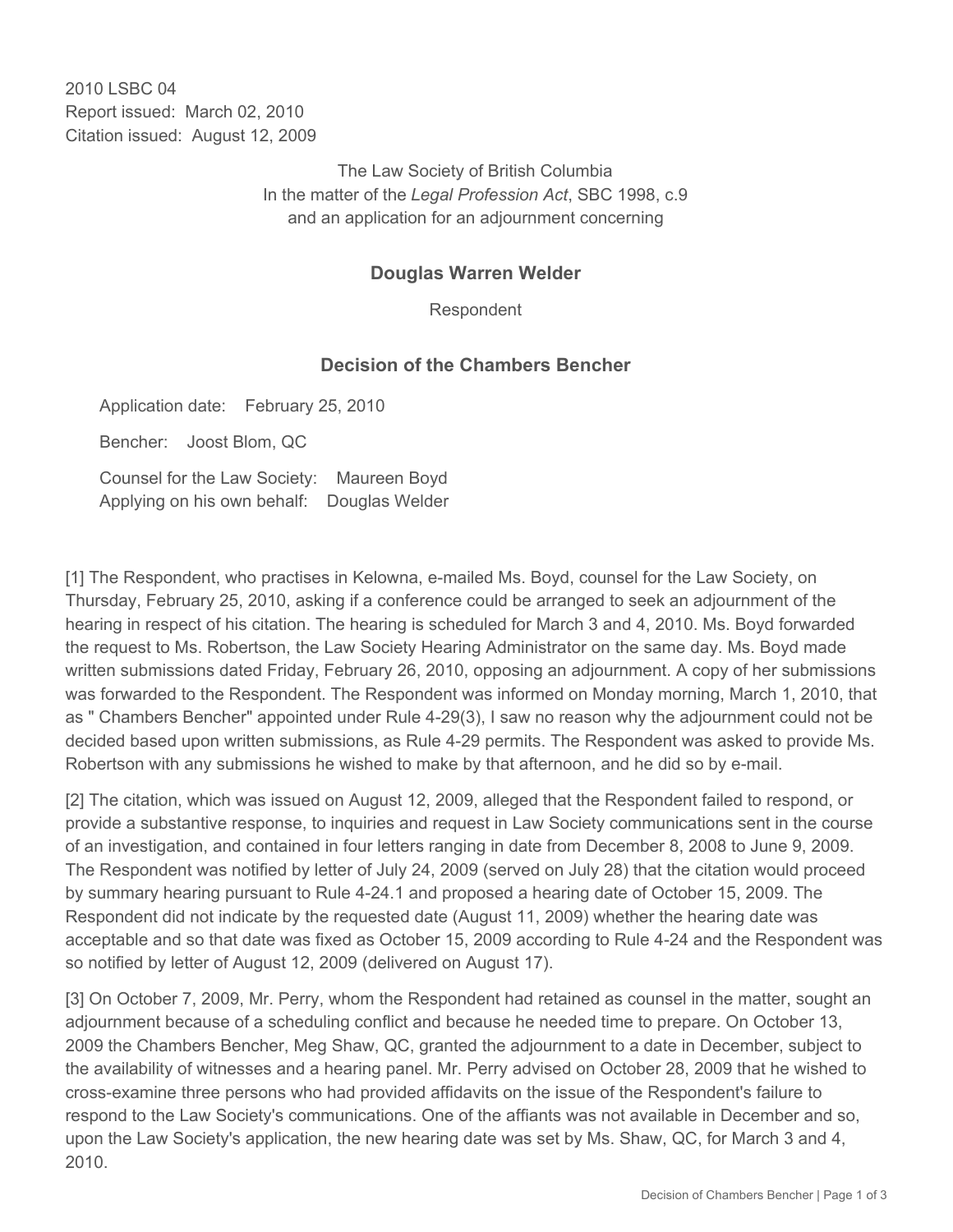[4] I have considered the grounds the Respondent has given in support of his application for a further adjournment, and the Law Society's submissions opposing the adjournment.

[5] For the following reasons, I have concluded the adjournment should be denied.

[6] In his original e-mail of February 25 and his second submission of March 1, the Respondent relied on one reason for seeking the adjournment, namely, that counsel he had retained to represent him at the hearing, Mr. Perry, could not act on account of illness.

[7] The Law Society's position is that the Respondent has not shown why he could not have found replacement counsel in time. On February 2, 2010 Mr. Perry's office notified the Law Society that he was seriously ill and would be off work for several months. The Law Society's counsel wrote to the Respondent by faxed letter on February 3, 2010 confirming the hearing dates, asking whether he intended to represent himself or be represented by counsel, and advising that the Law Society " may oppose" any further application to adjourn the hearing. The information before me does not include any reply by the Respondent to this letter, apart from his e-mail of February 25 advising that he wished to seek an adjournment.

[8] On the issue of why he could not arrange for other counsel, the only submission that the Respondent makes in his e-mail of March 1, 2010 is that he was preparing for a continuation of a Master's hearing on February 4, 5 and 6, and conducted the hearing in Vancouver on February 9, 11 and 12.

[9] As the Ontario Division Court put it in *Howatt v. College of Physicians and Surgeons of Ontario*, [2003] OJ No. 138 at para. 31:

There is no doubt that the right to an adjournment before an administrative tribunal, including a disciplinary body, is not an absolute right. In each case, whether or not the adjournment should be granted must be considered in the light of the circumstances, having regard to the right of the applicant to a fair hearing weighed against the obvious desirability of a speedy and expeditious hearing into charges of professional misconduct. When balancing these two factors, the right of the applicant to a fair hearing must be the paramount consideration.

[10] I do not think that for the hearing to proceed as scheduled is unfair to the Respondent in this case. The Respondent knew for more than three weeks that Mr. Perry could not act, before the Respondent contacted the Law Society. The Society, in its faxed letter of February 3, 2010, had specifically asked the Respondent whether he intended to represent himself or retain counsel, confirmed the hearing date, and indicated that it might oppose a further adjournment. The Respondent's current application was made with only three clear working days left before the hearing. The Respondent does not say what efforts he made in those three weeks to retain new counsel or, if he did, why those efforts were unsuccessful. His preoccupation with the Master's hearing took up only a fraction of this time. At this late stage it will obviously be difficult to arrange for counsel, but having to face a disciplinary hearing without one's counsel of choice is, by itself, no breach of the principles of fairness and natural justice. As D.M. Smith J. said in *Sharma v. British Columbia Veterinary Medical Association*, [2008] BCJ No. 329 at para. 73, " The unavailability of a lawyer of choice for a disciplinary hearing is not grounds for an adjournment, particularly in the absence of any evidence by the applicant of what attempts he had made to retain other counsel."

[11] I also take into account that the allegations made in the citation relate solely to the Respondent's failure to respond, or respond substantively, to requests from the Law Society made in the course of its regulatory function. The issues are not complex and have been known to the Respondent for many months. The Respondent was advised by a letter of August 25, 2009 (delivered to him on August 26) of the affidavit evidence on which the Law Society intended to rely, the Respondent's Professional Conduct Record, a